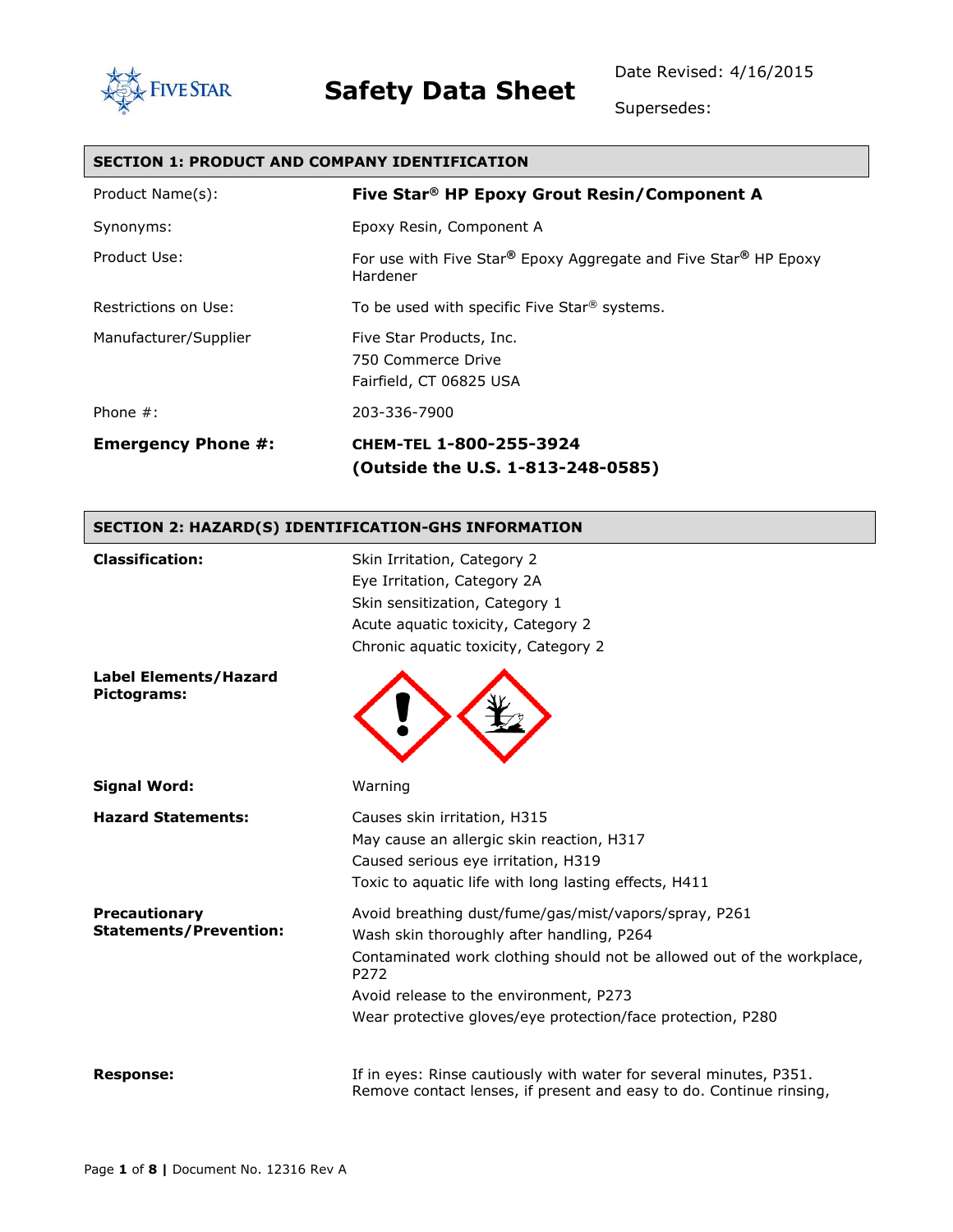| <b>IVE STAR</b>                                    | <b>Safety Data Sheet</b>                                                                                                               | Date Revised: 4/16/2015 |  |
|----------------------------------------------------|----------------------------------------------------------------------------------------------------------------------------------------|-------------------------|--|
|                                                    |                                                                                                                                        | Supersedes:             |  |
|                                                    | P338, P305, P351 If eye irritation persists: Get medical<br>attention/advice, P337, P313                                               |                         |  |
|                                                    | If on skin (or hair): Wash with plenty of soap and water, P302, P352<br>If swallowed: Rinse mouth. Do NOT induce vomiting, P330, P331. |                         |  |
|                                                    | If skin irritation or rash occurs, P333: Get medical advice/attention,<br>P313.                                                        |                         |  |
|                                                    | Take of contaminated clothing and wash before reuse, P362<br>Collect spillate, P391                                                    |                         |  |
|                                                    | Get medical advice/attention if you feel unwell, P314                                                                                  |                         |  |
| Storage:                                           | Keep container tightly closed and in a dry well-ventilated space.                                                                      |                         |  |
| Disposal:                                          | Dispose of contents/container in accordance with applicable regional,<br>national, and local laws and regulations.                     |                         |  |
| <b>Hazards Not Otherwise</b><br><b>Classified:</b> | Not applicable                                                                                                                         |                         |  |
| <b>Ingredients with Unknown</b><br>Toxicity:       | Not applicable                                                                                                                         |                         |  |

| <b>SECTION 3: COMPOSITION/INFORMATION ON INGREDIENTS</b> |                                |            |           |
|----------------------------------------------------------|--------------------------------|------------|-----------|
| <b>Hazardous</b><br>Ingredient(s)                        | Common<br><b>Name/Synonyms</b> | CAS No.    | % wt/wt   |
| Bisphenol A Diglycidyl<br><b>Ether Resin Mixture</b>     | n/a                            | 25068-38-6 | 80-90     |
| C8 and C10 Alkyl<br><b>Glycidly Ethers</b>               | n/a                            | 68609-96-1 | $10 - 20$ |

| <b>SECTION 4: FIRST AID MEASURES</b> |                                                                                                                                                                                                                                                  |  |
|--------------------------------------|--------------------------------------------------------------------------------------------------------------------------------------------------------------------------------------------------------------------------------------------------|--|
| Inhalation:                          | If inhaled: Remove person to fresh air and keep comfortable for<br>breathing. If not breathing, give artificial respiration.<br>Consult a physician.                                                                                             |  |
| Eye Contact:                         | If in eyes: Rinse cautiously with water for at least 15 minutes. Remove<br>contact lenses, if present and easy to do. Continue rinsing. Consult a<br>physician.                                                                                  |  |
| <b>Skin Contact:</b>                 | If on skin (or hair): Take off immediately all contaminated clothing.<br>Rinse skin with water/shower for at least 15 minutes. Immediately call<br>a poison center or doctor if irritation develops. Wash contaminated<br>clothing before reuse. |  |
| Ingestion:                           | If swallowed: Rinse mouth. Call POISON CENTER for most current<br>information. Do NOT induce vomiting. Immediately call a poison center<br>or doctor. If vomiting occurs naturally, have victim lean forward to                                  |  |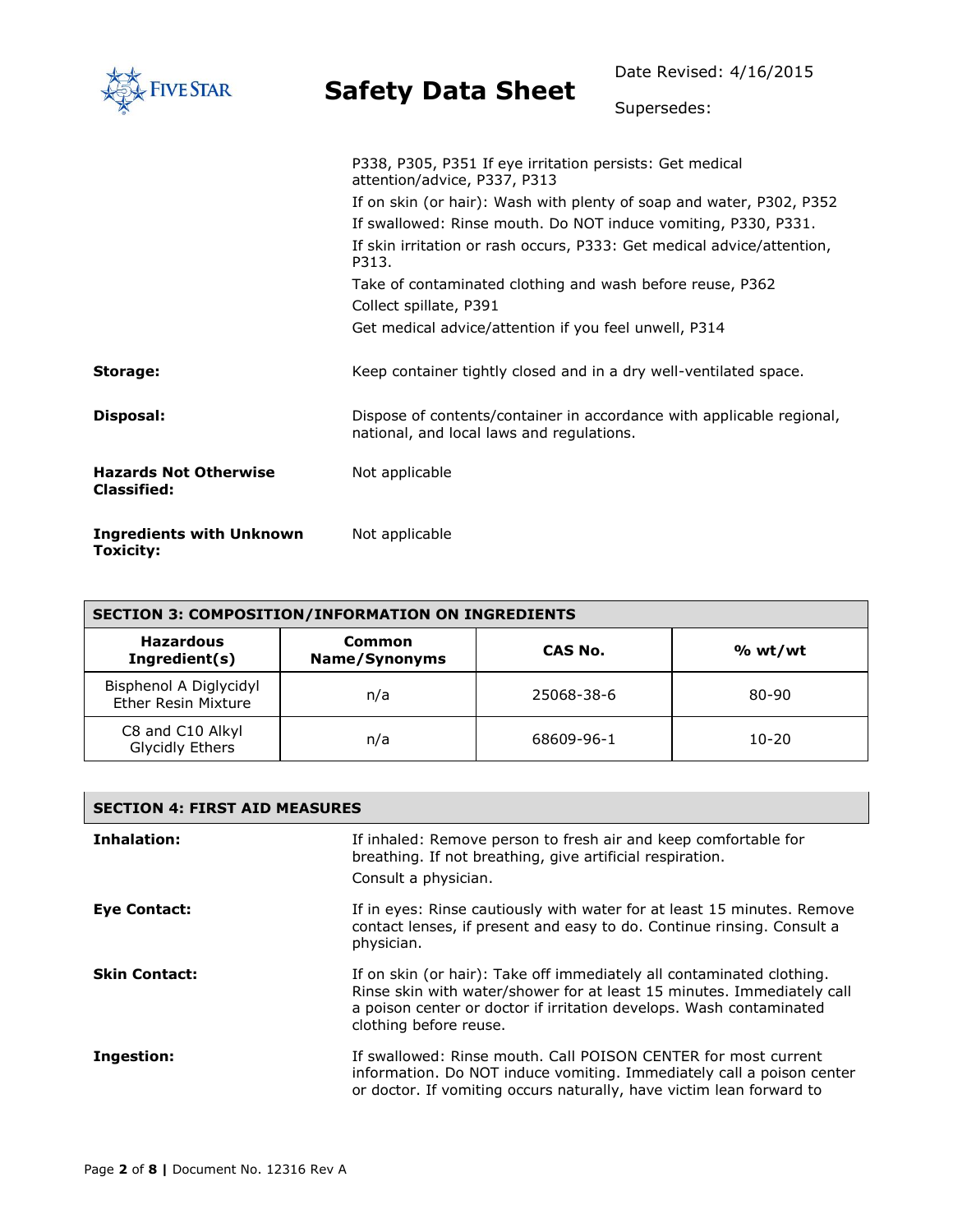| <b>FIVE STAR</b>           | <b>Safety Data Sheet</b>                                                                                                                                                                                                                                                            | Date Revised: 4/16/2015<br>Supersedes: |
|----------------------------|-------------------------------------------------------------------------------------------------------------------------------------------------------------------------------------------------------------------------------------------------------------------------------------|----------------------------------------|
|                            | reduce the risk of aspiration. Never give anything by mouth to an<br>unconscious person.                                                                                                                                                                                            |                                        |
| <b>General Advice:</b>     | In case of accident or if you feel unwell, seek medical advice<br>immediately (show the label or SDS where possible). First Aid<br>responders should pay attention to self-protection and use<br>recommended protective clothing (chemical resistant gloves, splash<br>protection). |                                        |
| <b>Note to Physicians:</b> | Symptoms may not appear immediately. Treat symptomatically.                                                                                                                                                                                                                         |                                        |

### **SECTION 5: FIRE-FIGHTING MEASURES**

| <b>Flammability and Explosion</b><br><b>Information:</b> | Not available                                                               |
|----------------------------------------------------------|-----------------------------------------------------------------------------|
| <b>Sensitivity to Mechanical</b><br>Impact:              | Not available                                                               |
| <b>MEANS OF EXTINCTION</b>                               |                                                                             |
| <b>Suitable Extinguishing Media:</b>                     | Use water spray, alcohol-resistant foam, dry chemical or carbon<br>dioxide. |

| Unsuitable Extinguishing<br>Media: | Not available.                                                          |
|------------------------------------|-------------------------------------------------------------------------|
| <b>Protection of Firefighters:</b> | Wear self-contained breathing apparatus for fire-fighting if necessary. |

| <b>SECTION 6: ACCIDENTAL RELEASE MEASURES</b> |                                                                                                                                                                                                                                                                                              |  |
|-----------------------------------------------|----------------------------------------------------------------------------------------------------------------------------------------------------------------------------------------------------------------------------------------------------------------------------------------------|--|
| <b>Emergency Procedures:</b>                  | Uncontrolled releases should be responded to by trained personnel<br>using pre-planned procedures. Proper protective equipment should be<br>used. In case of a spill, clear the affected area, protect people, and<br>respond with trained personnel. Eliminate all ignition sources.        |  |
| <b>Personal Precautions:</b>                  | Use personal protective equipment. Avoid breathing vapors, mist, or<br>gas. Ensure adequate ventilation. When respirators are required, select<br>NIOSH/MSHA approved based on actual or potential airborne<br>concentrations in accordance with latest OSHA and/or ANSI<br>recommendations. |  |
| <b>Environmental Precautions:</b>             | Prevent further leakage or spillage if safe to do so. Do not let product<br>enter drains. Discharge into the environment must be avoided.                                                                                                                                                    |  |
| <b>Methods for Containment:</b>               | Soak up with inert absorbent material and dispose of as hazardous<br>waste. Keep in suitable, closed containers for disposal.                                                                                                                                                                |  |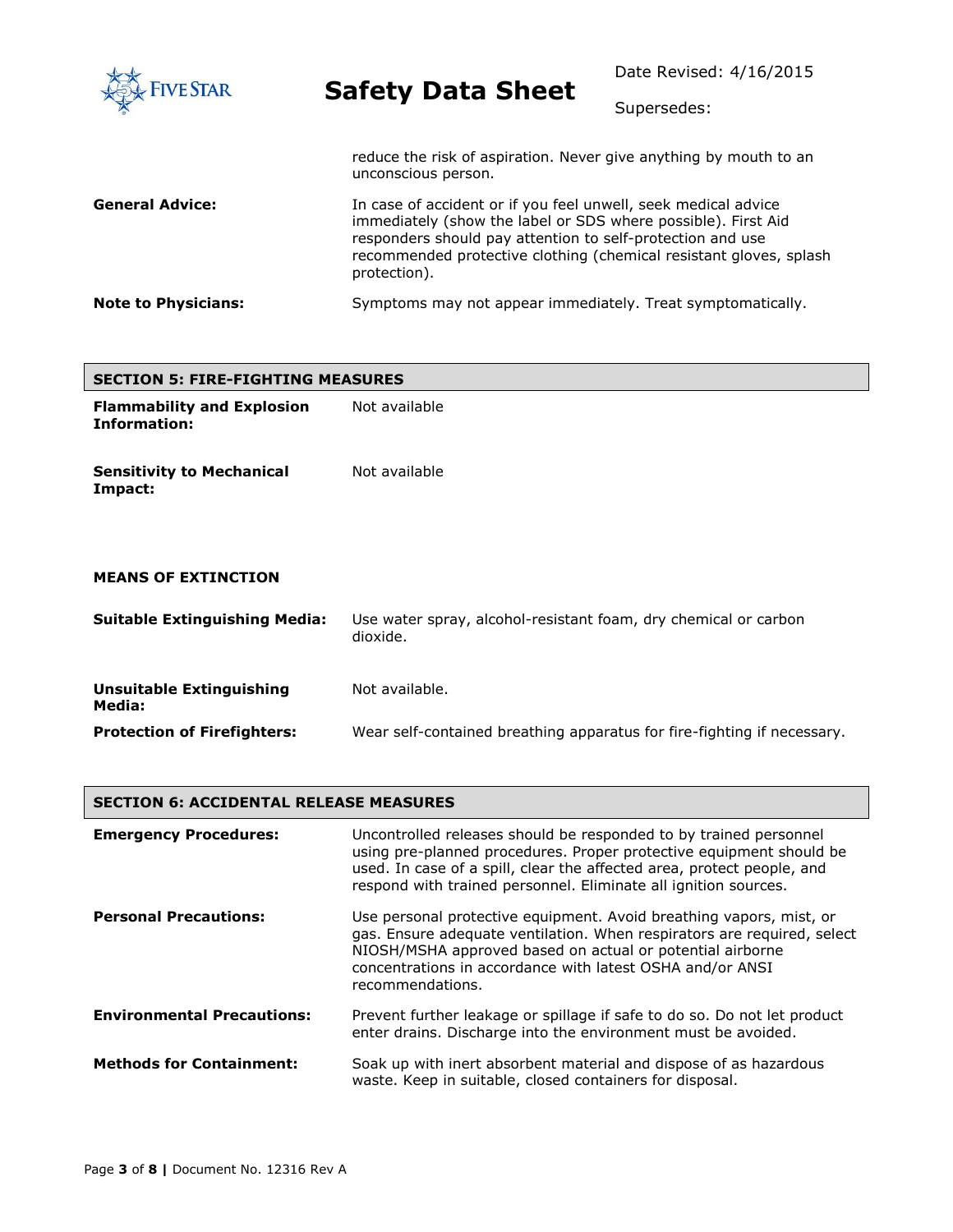

Supersedes:

### **Other Information:** See Section 13 for disposal considerations.

| <b>SECTION 7: HANDLING AND STORAGE</b> |                                                                                                                                                                     |  |
|----------------------------------------|---------------------------------------------------------------------------------------------------------------------------------------------------------------------|--|
| Handling:                              | Avoid contact with skin and eyes. Avoid inhalation of vapor or mist.                                                                                                |  |
| Storage:                               | Keep container tightly closed in a dry and well-ventilated place.<br>Containers which are opened must be carefully resealed and kept<br>upright to prevent leakage. |  |

### **SECTION 8: EXPOSURE CONTROLS/PERSONAL PROTECTION**

### **Exposure Guidelines**

| Component                                     | CAS No.    | <b>ACGIH</b> | <b>OSHA</b> |
|-----------------------------------------------|------------|--------------|-------------|
| Bisphenol A Diglycidyl<br>Ether Resin Mixture | 25068-38-6 | n/a          | n/a         |
| C8 and C10 Alkyl Glycidil<br><b>Ethers</b>    | 68609-96-1 | n/a          | n/a         |

PEL: Permissible Exposure Limit TLV: Threshold Limit Value

**Engineering Controls:** Not normally required.

### **PERSONAL PROTECTIVE EQUIPMENT (PPE)**

| <b>Eye/Face Protection:</b>      | Face shield and safety glasses. Use equipment for eye protection that<br>meets the standards referenced for OSHA regulations in 29 CFR<br>1910.133 for Personal Protective Equipment. |
|----------------------------------|---------------------------------------------------------------------------------------------------------------------------------------------------------------------------------------|
| <b>Hand Protection:</b>          | Wear protective gloves. Rubber or polyethylene material is<br>recommended. Consult manufacturer specifications for further<br>information.                                            |
| <b>Skin and Body Protection:</b> | Wear protective clothing. Clothing with full length sleeves and pants<br>should be worn.                                                                                              |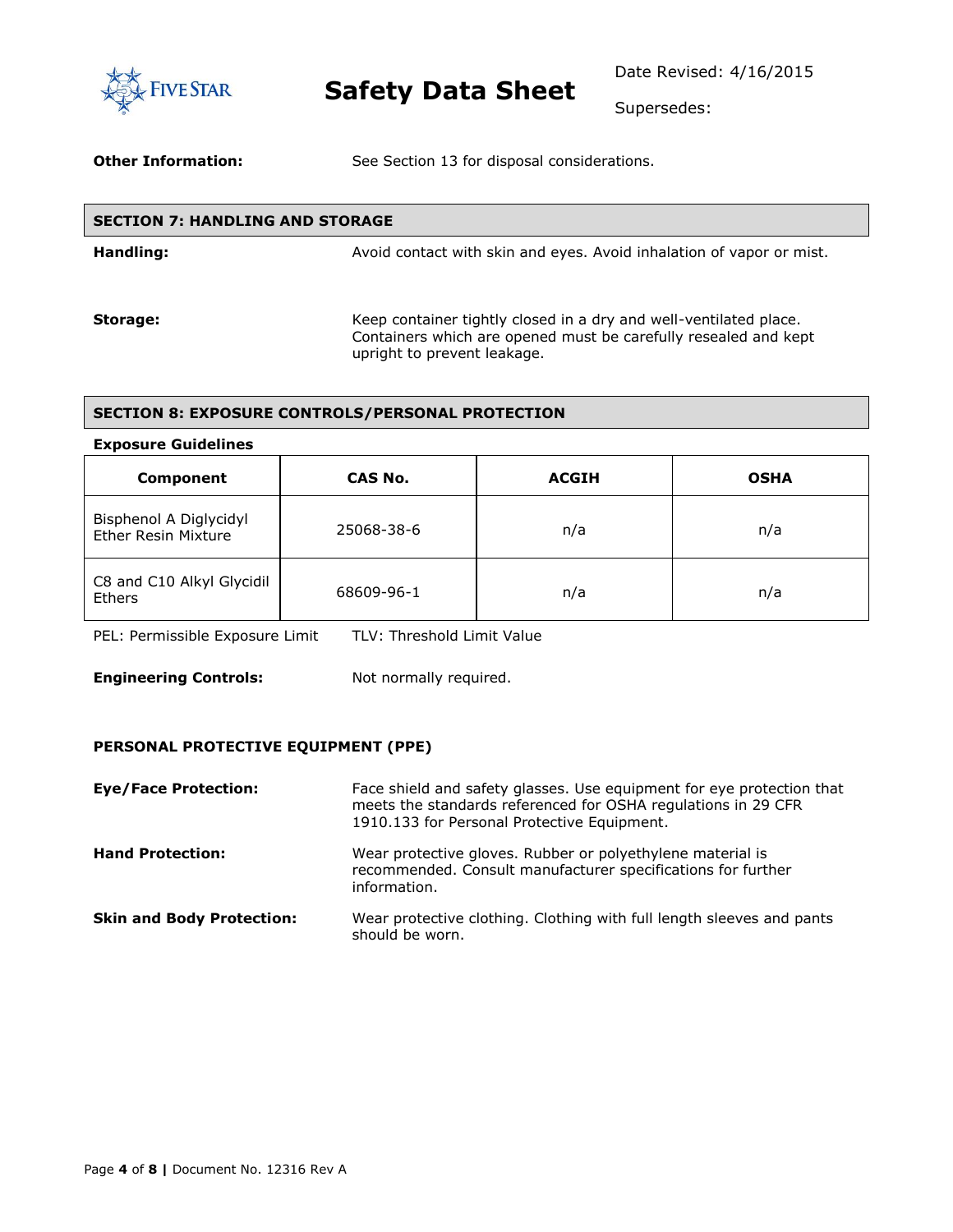

Supersedes:

| <b>SECTION 9: PHYSICAL AND CHEMICAL PROPERTIES</b> |                                                  |  |
|----------------------------------------------------|--------------------------------------------------|--|
| <b>Appearance:</b>                                 | Clear light amber liquid.                        |  |
| Color:                                             | Light amber.                                     |  |
| Odor:                                              | Semi Sweet                                       |  |
| <b>Odor Threshold:</b>                             | N/A                                              |  |
| <b>Physical State:</b>                             | Liquid                                           |  |
| pH:                                                | Not available                                    |  |
| <b>Melting Point / Freezing Point:</b>             | Not available                                    |  |
| <b>Initial Boiling Point:</b>                      | Not available                                    |  |
| <b>Boiling Point:</b>                              | Not available                                    |  |
| <b>Flash Point:</b>                                | 93.4 °C, 200 °F Setaflash Closed Cup ASTM D 3828 |  |
| <b>Evaporation Rate:</b>                           | N/A                                              |  |
| Flammability (solid, gas):                         | N/A                                              |  |
| <b>Lower Flammability Limit:</b>                   | N/A                                              |  |
| <b>Upper Flammability Limit:</b>                   | N/A                                              |  |
| <b>Vapor Pressure:</b>                             | $1.33$ mbar                                      |  |
| <b>Vapor Density:</b>                              | 1 $[Air = 1]$                                    |  |
| <b>Relative Density:</b>                           | 1.10                                             |  |
| Solubility:                                        | Slightly                                         |  |
| Partition Coefficient: n-Octanol/Water:            | N/A                                              |  |
| <b>Auto-ignition Temperature:</b>                  | Not available.                                   |  |
| <b>Decomposition Temperature:</b>                  | Not available                                    |  |
| <b>Viscosity:</b>                                  | 1000 cps                                         |  |
| Percent Volatile, wt.%:                            | 0%                                               |  |
| VOC Content, wt.%:                                 | 0%                                               |  |
| <b>Density:</b>                                    | N/A                                              |  |
| <b>Coefficient of Water/Oil Distribution:</b>      | N/A                                              |  |

### **SECTION 10: STABILITY AND REACTIVITY**

**Chemical Stability:** Stable under normal conditions. **Hazardous decomposition byproducts:** CO, CO2, smoke, toxic vapors **Conditions to Avoid:** Amine compounds under uncontrolled conditions.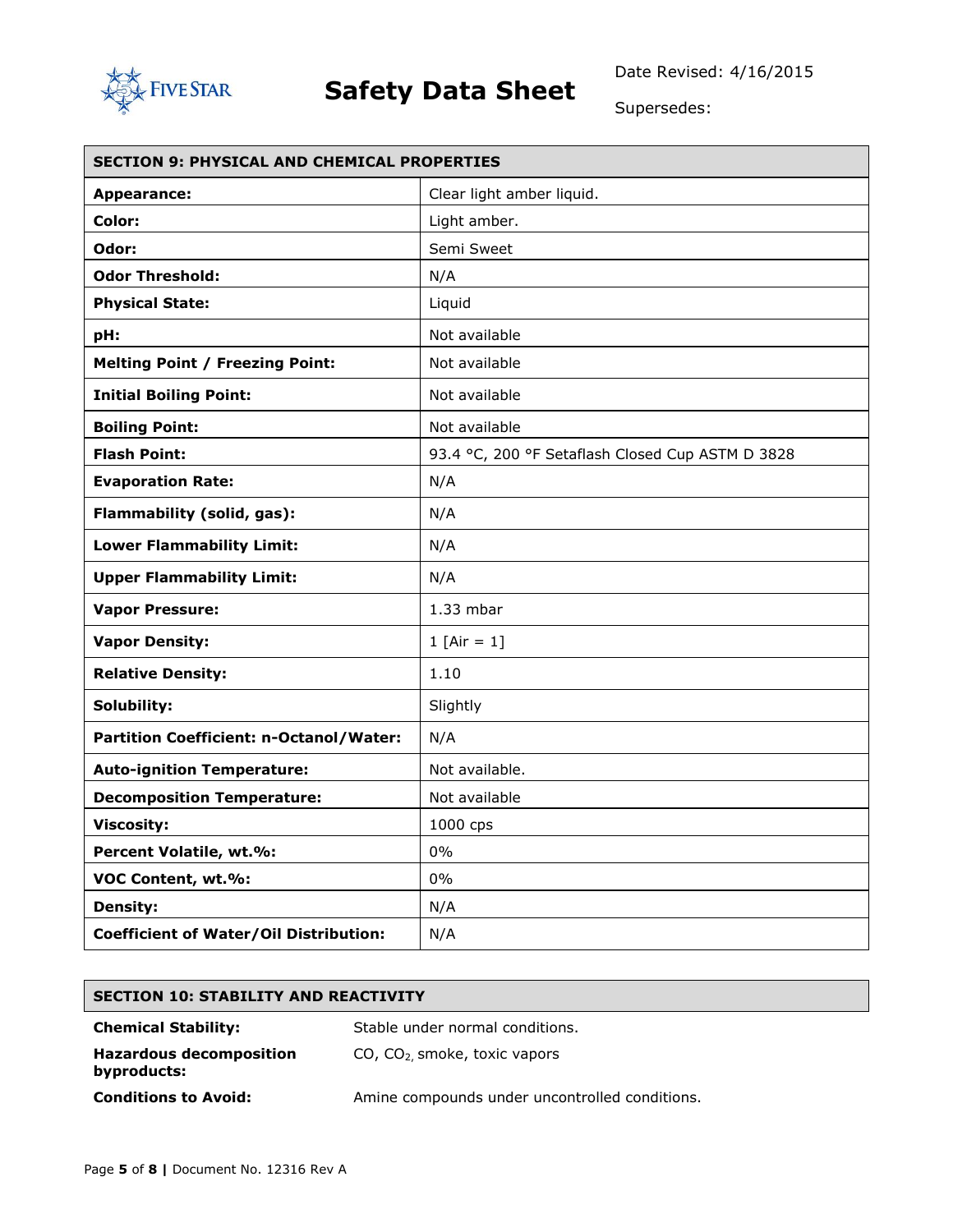

L

## **Safety Data Sheet**

Supersedes:

**Incompatible Materials:** Strong oxidizing agents.

### **SECTION 11: TOXICOLOGICAL INFORMATION**

| <b>Acute Toxicity:</b>                                 |                                                                                                                         |
|--------------------------------------------------------|-------------------------------------------------------------------------------------------------------------------------|
| <b>Primary Irritant Effect</b><br>On the Skin:         | Irritant to skin and mucous membranes.                                                                                  |
| <b>Primary Irritant Effect</b><br>On the Eye:          | Irritating effect.                                                                                                      |
| Swallowing:                                            | Can cause abdominal irritation, nausea, vomiting, and diarrhea.                                                         |
| <b>Additional Toxicological</b><br><b>Information:</b> | This product has no carcinogens listed by IARC, NTP, NIOSH, OSHA, or<br>ACGIH as of this date, greater or equal to 0.1% |

| <b>SECTION 12: ECOLOGICAL INFORMATION</b>          |                                                                                                                                            |  |
|----------------------------------------------------|--------------------------------------------------------------------------------------------------------------------------------------------|--|
| <b>Toxicity:</b>                                   | All work practices must be aimed at eliminating environmental<br>contamination.                                                            |  |
| <b>Aquatic Toxicity:</b>                           | This material is harmful to the environment.                                                                                               |  |
| <b>Persistence and</b><br>Degradability:           | The product is partially biodegradable. Significant residue remains.                                                                       |  |
| <b>Bio-accumulative Potential:</b>                 | Does not accumulate in organisms.                                                                                                          |  |
| <b>Mobility in Soil:</b>                           | No further relevant information available                                                                                                  |  |
| <b>Ecotoxical Effects</b><br><b>Remark:</b>        | Toxic for fish. Due to mechanical actions of the product damages may<br>occur. The declared action may be partly caused by lack of oxygen. |  |
| <b>Additional Ecological</b><br><b>Information</b> | No further relevant information available                                                                                                  |  |
| <b>General Notes:</b>                              | No further relevant information available                                                                                                  |  |
| <b>PBT Assessment:</b>                             | N/A                                                                                                                                        |  |
| <b>vPvB Assessment:</b>                            | N/A                                                                                                                                        |  |
| <b>Other Adverse Effects:</b>                      | No further relevant information available                                                                                                  |  |
|                                                    |                                                                                                                                            |  |

### **SECTION 13: DISPOSAL CONSIDERATIONS**

#### **Waste Treatment Methods**

**Recommendation:** The generation of waste should be avoided or minimized wherever possible. Dispose of surplus and non-recyclable products via a licensed waste disposal contractor. Waste should not be disposed of untreated to the sewer unless fully compliant with the requirements of authorities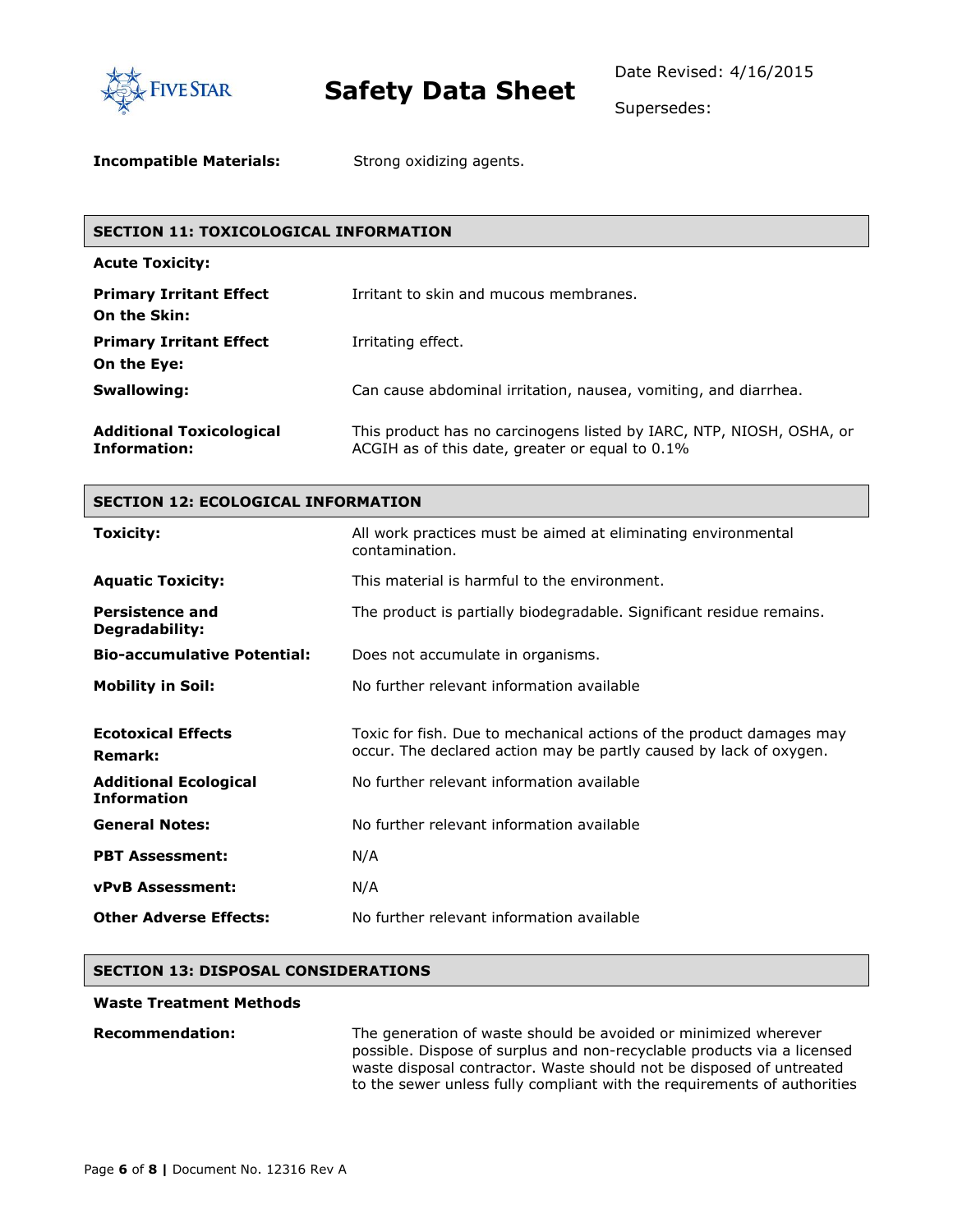| <b>VESTAR</b>               | <b>Safety Data Sheet</b>                                                                                                                                                                                                                                                                                                                                                                                                                                                                                                                                                                                                                           | Date Revised: 4/16/2015                                                 |
|-----------------------------|----------------------------------------------------------------------------------------------------------------------------------------------------------------------------------------------------------------------------------------------------------------------------------------------------------------------------------------------------------------------------------------------------------------------------------------------------------------------------------------------------------------------------------------------------------------------------------------------------------------------------------------------------|-------------------------------------------------------------------------|
|                             |                                                                                                                                                                                                                                                                                                                                                                                                                                                                                                                                                                                                                                                    | Supersedes:                                                             |
|                             | with jurisdiction. Waste packaging should be recycled. Incineration or<br>landfill should only be considered when recycling is not feasible.<br>Care should be taken when handling emptied containers t h a t have<br>not been cleaned or rinsed out. Empty containers and liners may retain<br>some product residues. Vapor from some product residues may create<br>a highly flammable or explosive atmosphere inside the container. Do<br>not cut, weld or grind used containers unless they have been cleaned<br>thoroughly internally. Avoid dispersal of spilled material and runoff and<br>contact with soil, waterways, drains and sewers. |                                                                         |
|                             | Processing, use or contamination may change the waste disposal<br>drains. Waste should be recycled or disposed of in accordance with<br>regulations. Large amounts should be collected for reuse or consigned<br>to licensed hazardous waste haulers for disposal.                                                                                                                                                                                                                                                                                                                                                                                 | requirements. Do not dispose of on land, in surface waters, or in storm |
|                             | PROVINCIAL, AND LOCAL                                                                                                                                                                                                                                                                                                                                                                                                                                                                                                                                                                                                                              | ALL DISPOSAL MUST BE IN ACCORDANCE WITH ALL FEDERAL, STATE,             |
|                             | REGULATIONS. IF IN DOUBT, CONTACT PROPER AGENCIES.                                                                                                                                                                                                                                                                                                                                                                                                                                                                                                                                                                                                 |                                                                         |
| <b>Uncleaned Packaging:</b> | Empty containers may contain residue and may be dangerous. Do not<br>attempt to refill or clean without proper instructions. Empty drums<br>should be drained and stored safely for reconditioning or recycling.                                                                                                                                                                                                                                                                                                                                                                                                                                   |                                                                         |
| <b>Recommendation:</b>      | Disposal must be made according to official regulations.                                                                                                                                                                                                                                                                                                                                                                                                                                                                                                                                                                                           |                                                                         |

| <b>SECTION 14: TRANSPORT INFORMATION</b>                                                      |                                                                                                           |  |
|-----------------------------------------------------------------------------------------------|-----------------------------------------------------------------------------------------------------------|--|
| <b>US DEPARTMENT of</b><br><b>TRANSPORTATION (DOT)</b><br><b>Proper Shipping Name:</b>        | Not Regulated                                                                                             |  |
| Class:                                                                                        | n/a                                                                                                       |  |
| <b>UN #:</b>                                                                                  | n/a                                                                                                       |  |
| <b>Packing Group:</b>                                                                         | n/a                                                                                                       |  |
| <b>INTERNATIONAL AIR</b><br><b>TRANSPORTATION Proper</b><br><b>Shipping Name (ICAO/IATA):</b> | UN3082, ENVIRONMENTALLY HAZARDOUS SUBSTANCE, LIQUID, NOS<br>(BISPHENOL-A EPICHLORHYDRIN RESIN), 9, PG III |  |
| Class:                                                                                        | 9                                                                                                         |  |
| <b>UN #:</b>                                                                                  | 3082                                                                                                      |  |
| <b>Packing Group:</b>                                                                         | Ш                                                                                                         |  |
| <b>WATER TRANSPORTATION</b><br><b>Proper Shipping Name</b><br>(IMO/IMDG):                     | UN3082, ENVIRONMENTALLY HAZARDOUS SUBSTANCE, LIQUID, NOS<br>(BISPHENOL-A-EPOXY RESIN), 9, PG III          |  |
| Class:<br><b>UN#:</b>                                                                         | 9<br>3082                                                                                                 |  |